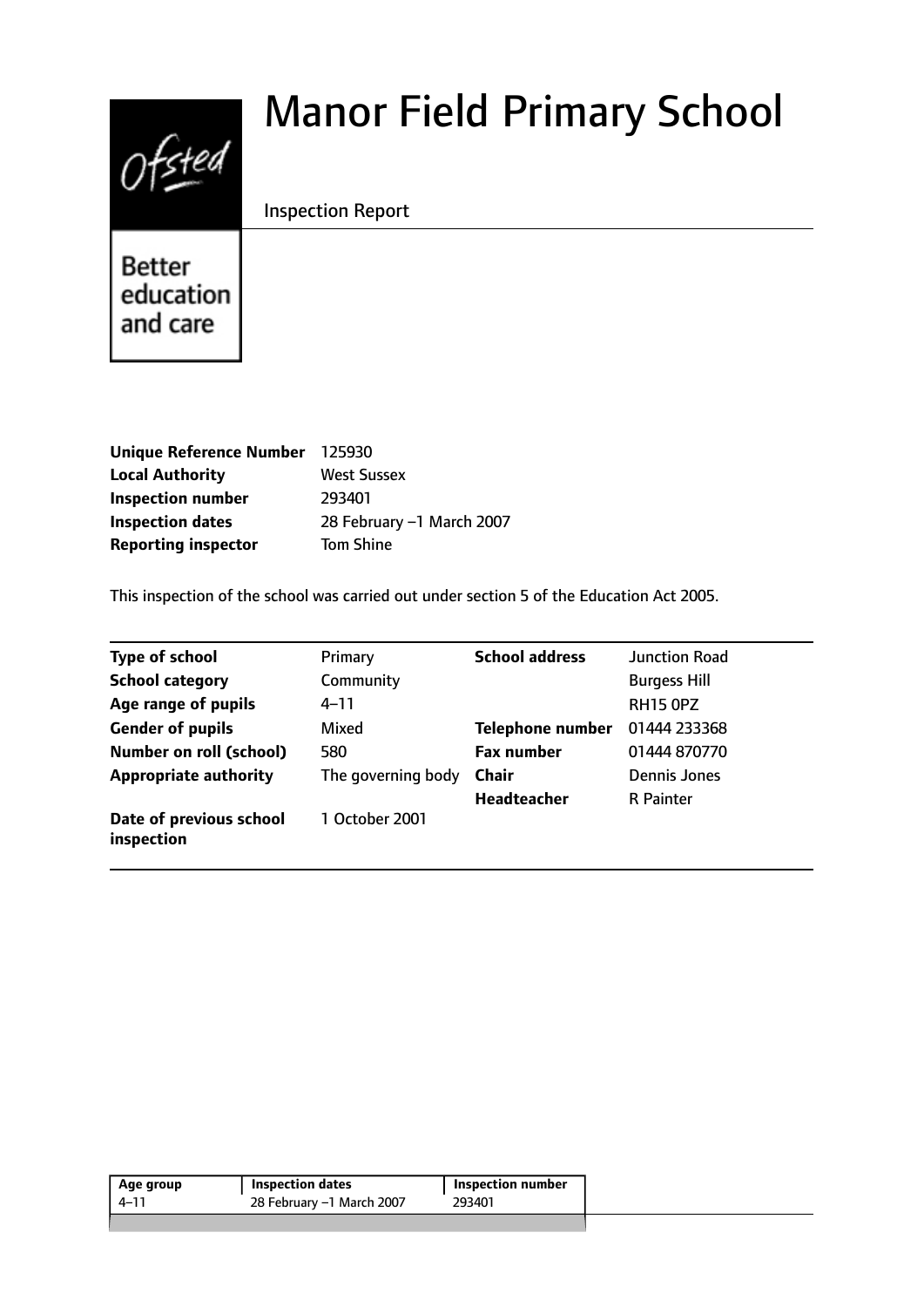© Crown copyright 2007

Website: www.ofsted.gov.uk

This document may be reproduced in whole or in part for non-commercial educational purposes, provided that the information quoted is reproduced without adaptation and the source and date of publication are stated.

Further copies of this report are obtainable from the school. Under the Education Act 2005, the school must provide a copy of this report free of charge to certain categories of people. A charge not exceeding the full cost of reproduction may be made for any other copies supplied.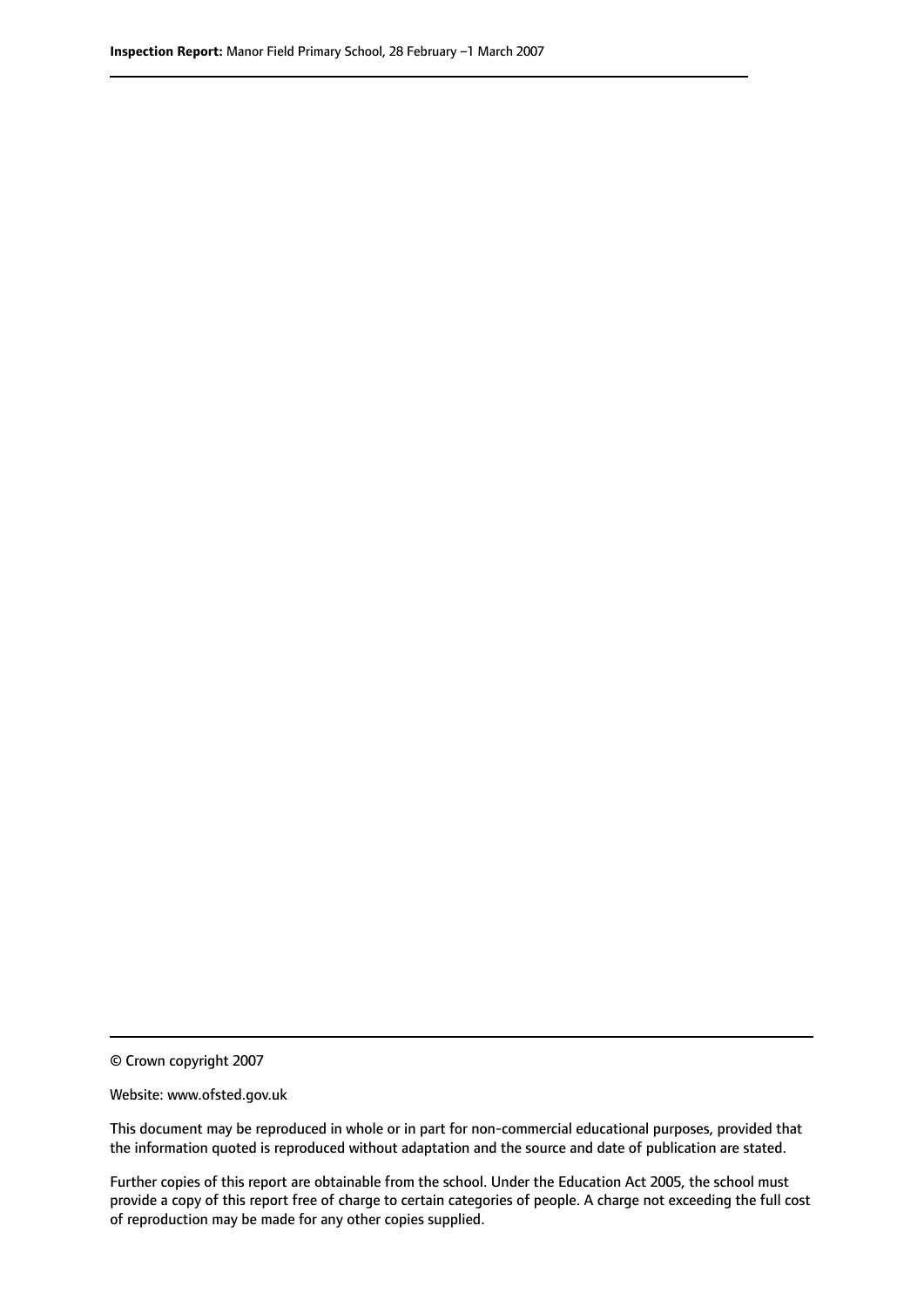# **Introduction**

The inspection was carried out by three Additional Inspectors.

# **Description of the school**

This is a larger than average school. There is a privately run after-school childcare facility on site as well as a breakfast club. During the school holidays most of these facilities are open throughout the day. Since the beginning of January the school has been led by an acting headteacher and a newly appointed headteacher will take up post after Easter.

## **Key for inspection grades**

| Good         |
|--------------|
|              |
| Satisfactory |
| Inadequate   |
|              |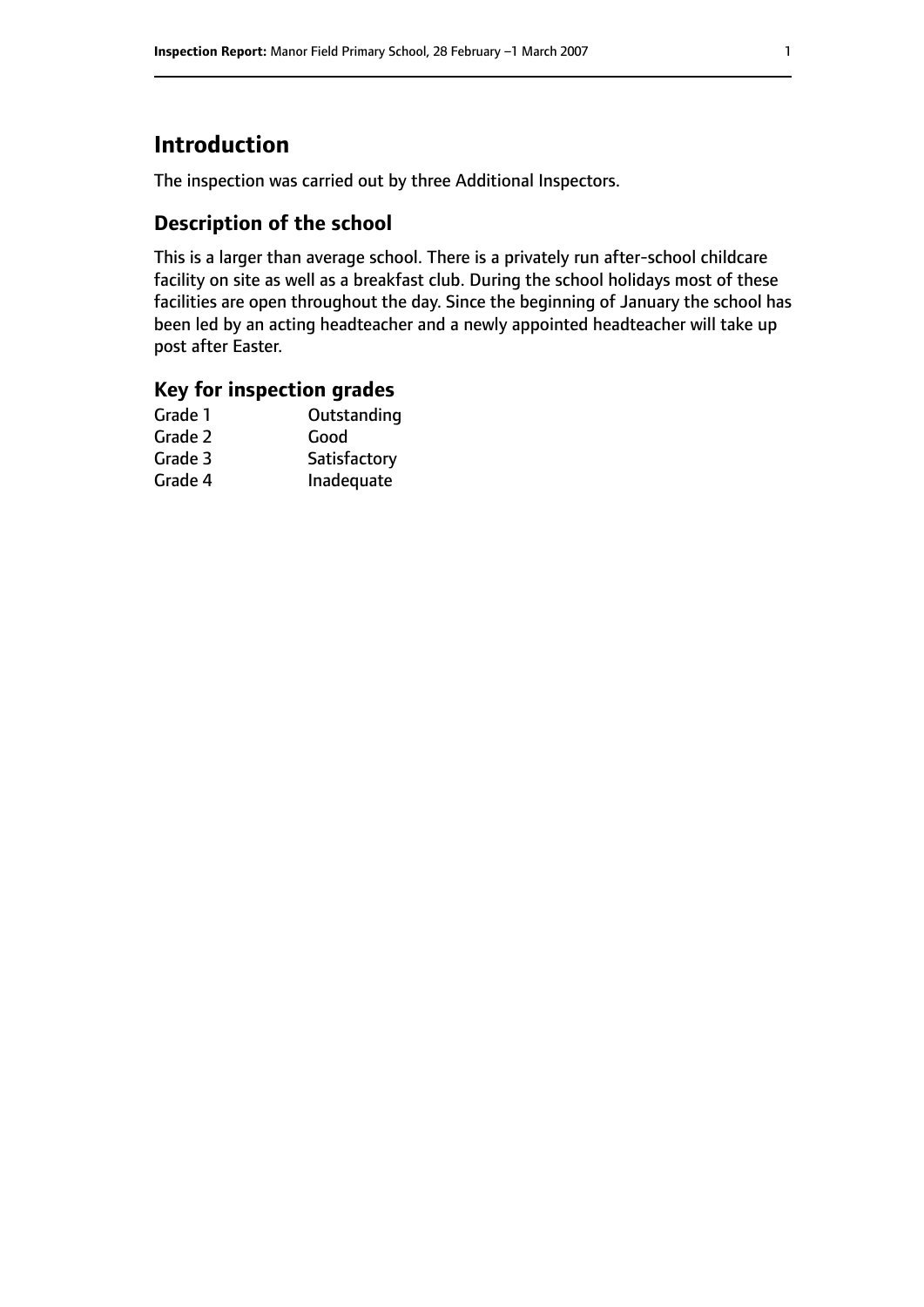# **Overall effectiveness of the school**

#### **Grade: 2**

Parents are very supportive of this good school and rightly appreciate what it provides for their children. 'I have been hugely impressed by the enthusiasm, dedication and creativity of the staff', is one of many similar written comments from a large number of parents. The leadership of the school has ensured that the overall quality of provision, particularly teaching, is good. As a result, pupils achieve well in relation to their attainment when they enter the school, and standards are above average at the end of Year 6. However, the good quality of teaching is not consistent throughout the school, and in some lessons more able pupils are not stretched enough to do as well as they can.

Pupils like their teachers, say they are well taught and enjoy coming to this school because 'lessons are fun, but not too much fun so that people mess around'. Older pupils also enjoy the wide range of out-of-school clubs and activities. They are eager therefore to attend school. In the Foundation Stage children make a sound start in developing their literacy and numeracy skills. However, there are marked differences across the Reception classes. In some of the three classes, for example, children are given insufficient opportunities to develop their language skills and independence, to enable them to make better progress. In the rest of the school, the curriculum is good and there is increasingly effective provision for the development of pupils' skills in literacy, numeracy, science and information and communication technology (ICT).

Pupils' personal development and well-being are good. Pupils say they feel safe and secure. The school provides good care, guidance and support for its pupils, and the levels of pastoral support are very high. As a result, all pupils behave well. They have a good awareness of the importance of keeping fit and enjoy sport. A recent focus on healthy living, much in evidence around the school, has resulted in pupils having a good understanding of the benefits of eating well and exercising. Members of the school council take their responsibilities seriously and make a good contribution to the school community.

The school provides good value for money. Leadership and management are good. The acting headteacher and his senior staff, who are effective in their roles, have a good understanding of the school's strengths and areas for development. The chair of governors leads the governing body well and liaises effectively with the school. As a result, the school's capacity to improve is good.

#### **What the school should do to improve further**

- Ensure that in all lessons teachers meet the needs of all groups of pupils, by setting work that is suitably challenging, particularly for the higher attaining pupils.
- In the Foundation Stage ensure that all children are given more opportunities to develop their language skills and independence.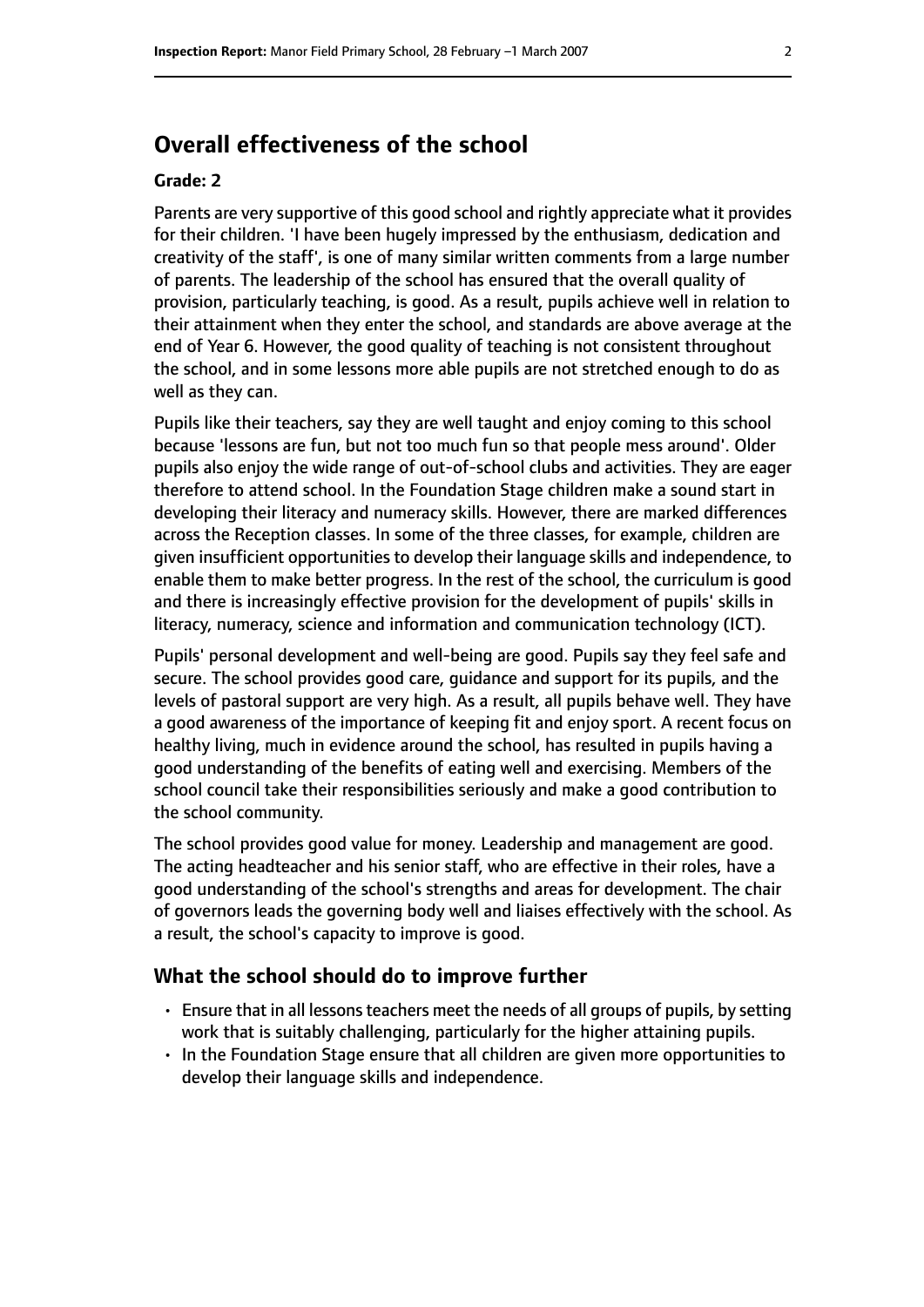# **Achievement and standards**

#### **Grade: 2**

Achievement and standards are good by the time pupils leave Year 6. When children join the school in the Reception classes their abilities are broadly average. Although in one class pupils progress and achieve well, their overall progress and achievement is satisfactory as there is insufficient emphasis on the development of children's independence and language skills. As a result, when they enter Year 1, their attainment remains broadly average. The results of the national assessments at the end of Year 2 in 2006 were broadly average in reading, writing and mathematics, although a lower proportion than average reached the higher levels in mathematics. Achievement by the end of Year 2 is satisfactory. In Year 6, standards were above average and pupils performed well in English, and especially well in mathematics and science. All pupils, including those of higher attainment, achieved well. Pupils' writing has improved significantly over the past four years, most notably since 2005, as a result of the introduction of new ways of teaching writing skills. Evidence in the school indicates that these improved standards are securely in place. However, in some classes, higher attaining pupils are not given work that fully challenges them. Many of these pupils therefore do not make as much progress as they should. Throughout the school pupils are confident in speaking and listening. Pupils' good basic skills in numeracy and improving skills in literacy prepare them well for the next stage of their education and beyond.

# **Personal development and well-being**

#### **Grade: 2**

Pupils' spiritual, moral, social and cultural development is good. Although not an ethnically diverse school, pupils develop a sound understanding of other cultures and religions through topics such as Fair Trade and close links with a school in Zambia. Their spiritual awareness is developed well when they reflect on wider issues, such as what they could give up in Lent to make them better people. Standards of behaviour are good and on occasions exemplary, as when the whole school packed into the hall for a National Book Day assembly. Pupils are polite and well-mannered. Their very positive attitudes were summed up by the response of one pupil who, when asked if she liked school, said 'Yeah, I love it!' Pupils are very trusting of adults and know that there are many members of staff, including the Pastoral Support Worker, who will help them resolve any issues. They enjoy the opportunities to take additional exercise through the many clubs and regular fitness runs. Pupils come to understand the needs of others through the good links they have made with the local community and charities. Pupils' well-developed social skills provide them with a good basis for the next stage of their education.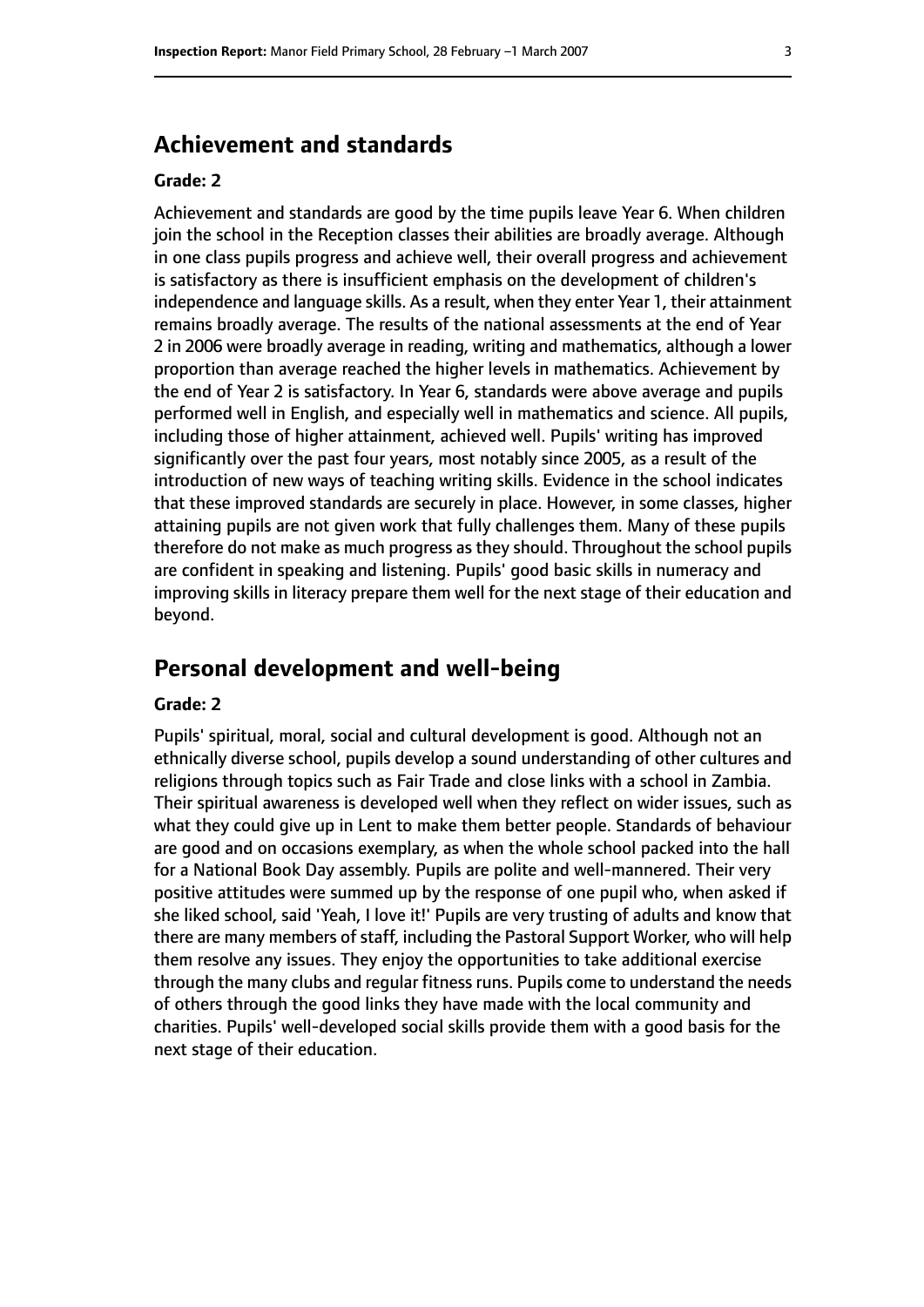# **Quality of provision**

#### **Teaching and learning**

#### **Grade: 2**

In general, teachers' planning is detailed and reflects their good subject knowledge and meets the needs of most pupils. In many lessons good questioning challenges pupils to think and reflect on their learning. However in some classes lessons do not meet the wide range of pupils' needs because the work set is not matched well enough to meet them. This results in some, particularly the more able, being insufficiently challenged to make as much progress asthey should. Teachers have good relationships with their pupils and manage their classes well. Teaching assistants work very well with the teachers, are well qualified and are used very effectively to focus pupils on their learning. However, staff in the Foundation Stage are sometimes too slow to intervene sufficiently to encourage children to think for themselves and to develop their language skills through discussion.

#### **Curriculum and other activities**

#### **Grade: 2**

The good curriculum captures the interest and imagination of most pupils. However, in the Foundation Stage the curriculum is satisfactory because there are not enough opportunities for all children to work independently and more could be done to help them with early language skills. The outside areas, including the organic garden, are used well by these children. In Years 1 to 6 there is good provision for the development of pupils' skills in literacy, numeracy, science and ICT.

The pupils enjoy a wide range of learning opportunities both in the school and outside, although younger children say, justifiably, they would like a greater range of activities after school. An extensive programme of visits and visitors enriches the curriculum very effectively for the majority of pupils. For example a local theatre group enhanced the history curriculum and a magistrate's visit to Year 6 to arrange a mock trial raised pupils' awareness of Citizenship. Attractive, well organised outdoor facilities in the large grounds complement provision effectively.

#### **Care, guidance and support**

#### **Grade: 2**

The school takes good care of its pupils. This is appreciated by parents, one of whom wrote not untypically, 'The children get a great sense of belonging.' The levels of pastoral support, especially for more vulnerable pupils, are outstanding. A very calm and caring approach is taken to try to resolve the social, emotional and behavioural issues that affect some pupils. Teaching staff, and especially all those directly involved in supporting vulnerable pupils, work effectively as a team to co-ordinate the very high levels of support. This allows these pupils to make good progress and to reduce the number of exclusions to a very low level.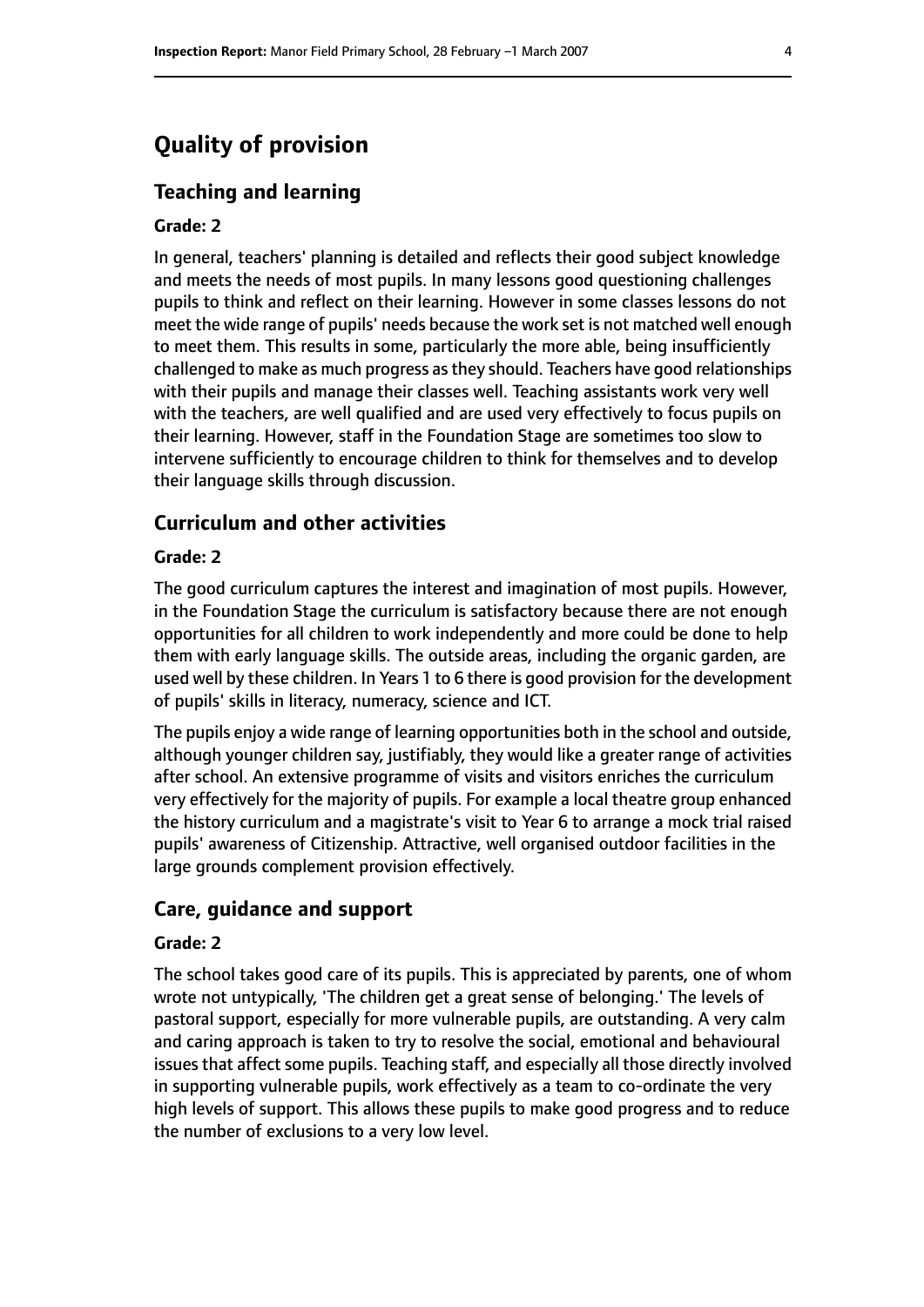Child protection and health and safety procedures are good. The academic support and guidance that pupils receive is also good. Pupils are aware of their targets and what they need to do to move on. The good marking is helpful to pupils in showing them how well they are doing and how to improve their work. This is appreciated by the older pupils who say teachers' marking is encouraging and helpful. The progress of pupils with learning difficulties and disabilities is carefully monitored. As a result these pupils are supported well in class, small groups or individually and enabled to make good progress.

## **Leadership and management**

#### **Grade: 2**

The acting headteacher has led the school effectively since the beginning of January and has been supported well by the senior management team and the main subject leaders. The leadership team has an accurate knowledge of the strengths and weaknesses in the school and has worked successfully to establish a cohesive approach to making the school even better. As a result staff work together effectively and have a shared commitment to improvement. They are particularly good at including all pupils in the life of the school.

Teaching is monitored regularly. However, there is not always quite enough focus on ensuring that improvements are made in those classes where weaknesses have already been identified. Governance is good. Governors are very supportive and committed and are led by a recently appointed and effective chair. The school runs well on a day-to-day basis and is supported well by capable administrative staff.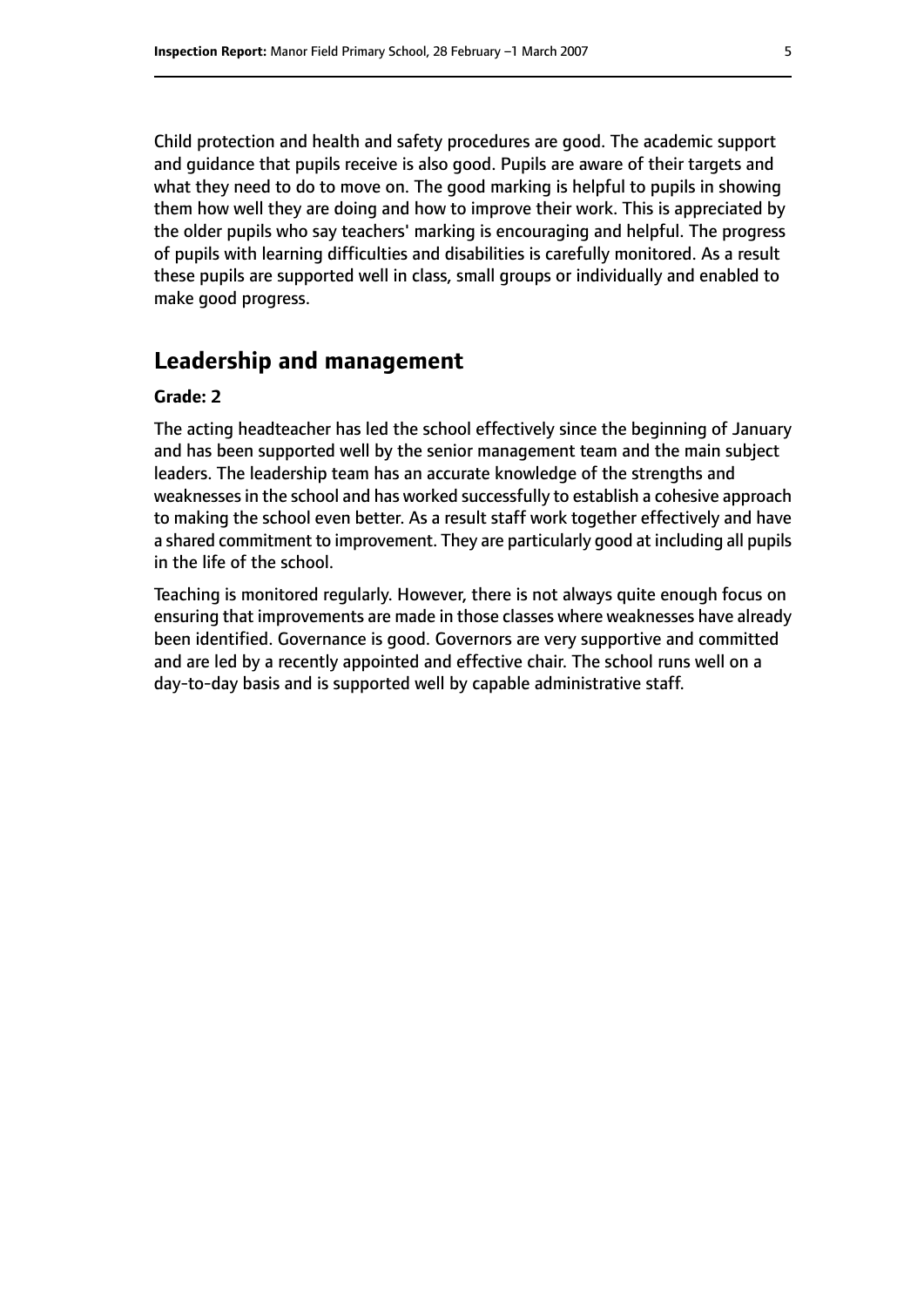**Any complaints about the inspection or the report should be made following the procedures set out inthe guidance 'Complaints about school inspection', whichis available from Ofsted's website: www.ofsted.gov.uk.**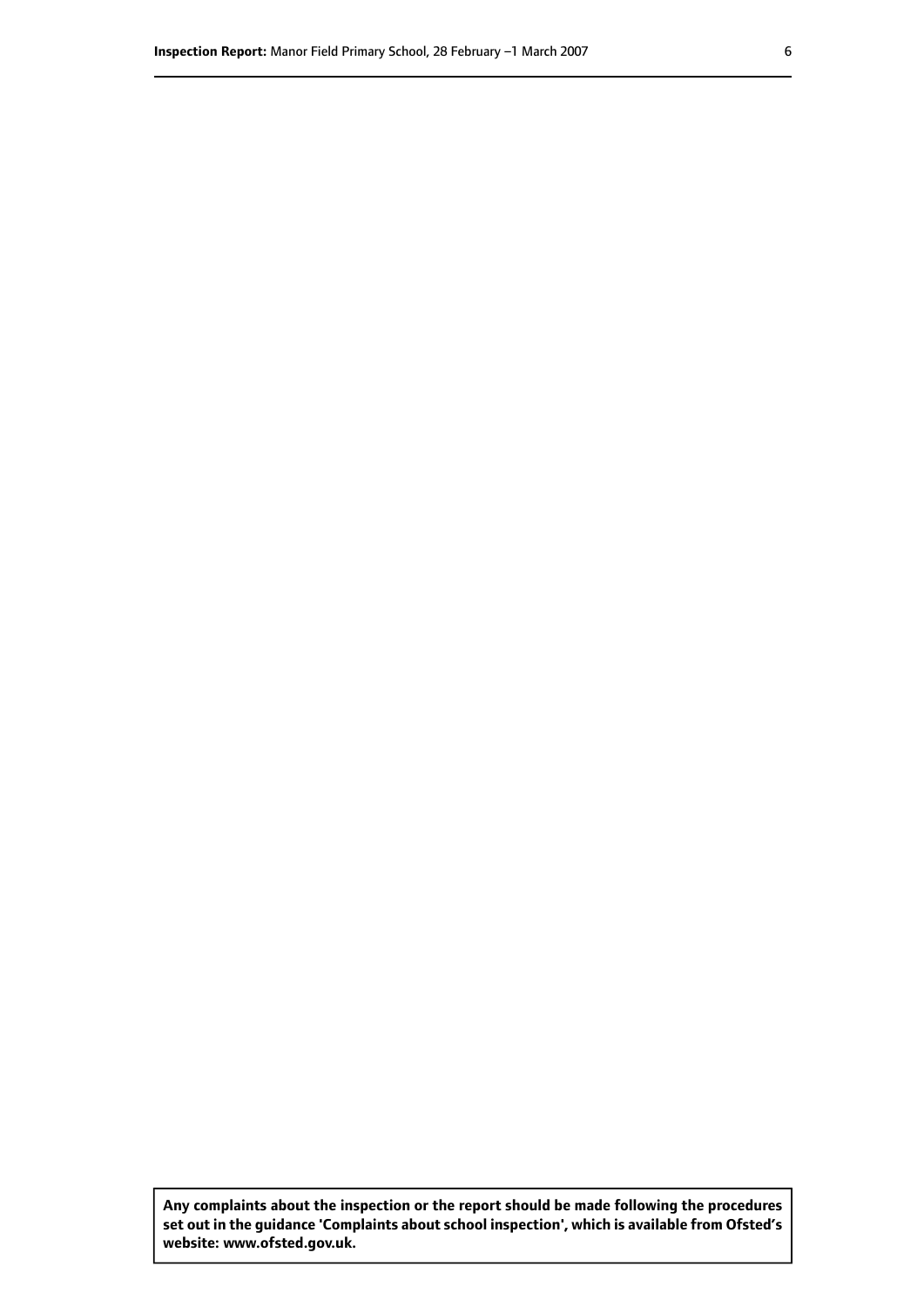# **Inspection judgements**

| Key to judgements: grade 1 is outstanding, grade 2 good, grade 3 satisfactory, and grade 4 | School  |
|--------------------------------------------------------------------------------------------|---------|
| inadeauate                                                                                 | Overall |

# **Overall effectiveness**

| How effective, efficient and inclusive is the provision of education, integrated<br>care and any extended services in meeting the needs of learners? |     |
|------------------------------------------------------------------------------------------------------------------------------------------------------|-----|
| How well does the school work in partnership with others to promote learners'<br>well-being?                                                         |     |
| The quality and standards in the Foundation Stage                                                                                                    |     |
| The effectiveness of the school's self-evaluation                                                                                                    |     |
| The capacity to make any necessary improvements                                                                                                      |     |
| Effective steps have been taken to promote improvement since the last<br>inspection                                                                  | Yes |

# **Achievement and standards**

| How well do learners achieve?                                                                               |  |
|-------------------------------------------------------------------------------------------------------------|--|
| The standards <sup>1</sup> reached by learners                                                              |  |
| How well learners make progress, taking account of any significant variations between<br>groups of learners |  |
| How well learners with learning difficulties and disabilities make progress                                 |  |

# **Personal development and well-being**

| How good is the overall personal development and well-being of the<br>learners?                                  |  |
|------------------------------------------------------------------------------------------------------------------|--|
| The extent of learners' spiritual, moral, social and cultural development                                        |  |
| The behaviour of learners                                                                                        |  |
| The attendance of learners                                                                                       |  |
| How well learners enjoy their education                                                                          |  |
| The extent to which learners adopt safe practices                                                                |  |
| The extent to which learners adopt healthy lifestyles                                                            |  |
| The extent to which learners make a positive contribution to the community                                       |  |
| How well learners develop workplace and other skills that will contribute to<br>their future economic well-being |  |

# **The quality of provision**

| How effective are teaching and learning in meeting the full range of the<br>  learners' needs?                      |  |
|---------------------------------------------------------------------------------------------------------------------|--|
| $\mid$ How well do the curriculum and other activities meet the range of needs<br>$\mid$ and interests of learners? |  |
| How well are learners cared for, guided and supported?                                                              |  |

 $^1$  Grade 1 - Exceptionally and consistently high; Grade 2 - Generally above average with none significantly below average; Grade 3 - Broadly average to below average; Grade 4 - Exceptionally low.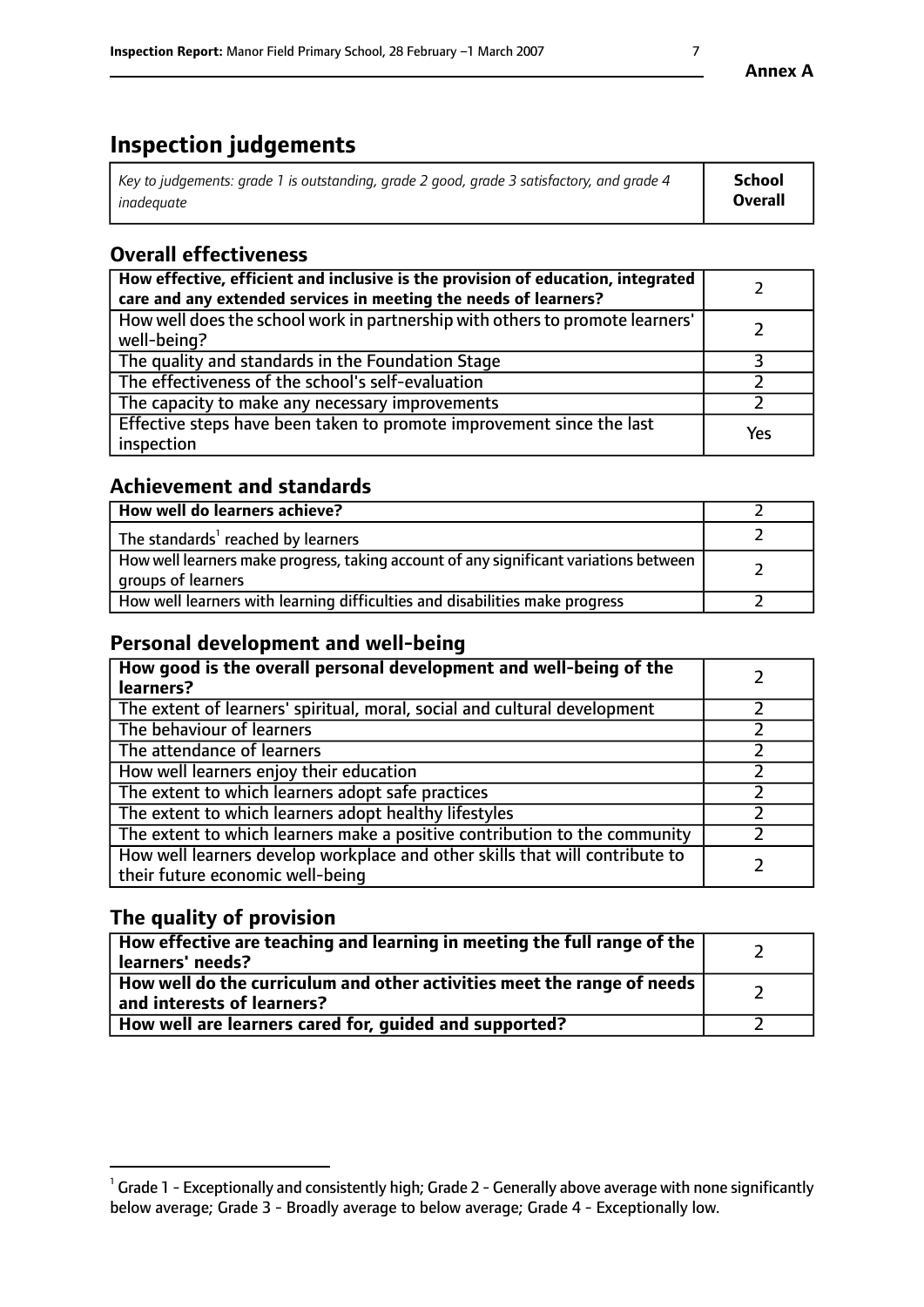# **Leadership and management**

| How effective are leadership and management in raising achievement<br>and supporting all learners?                                              |               |
|-------------------------------------------------------------------------------------------------------------------------------------------------|---------------|
| How effectively leaders and managers at all levels set clear direction leading<br>to improvement and promote high quality of care and education |               |
| How effectively performance is monitored, evaluated and improved to meet<br>challenging targets                                                 | $\mathcal{L}$ |
| How well equality of opportunity is promoted and discrimination tackled so<br>that all learners achieve as well as they can                     | 3             |
| How effectively and efficiently resources, including staff, are deployed to<br>achieve value for money                                          | $\mathcal{P}$ |
| The extent to which governors and other supervisory boards discharge their<br>responsibilities                                                  |               |
| Do procedures for safequarding learners meet current government<br>requirements?                                                                | Yes           |
| Does this school require special measures?                                                                                                      | No            |
| Does this school require a notice to improve?                                                                                                   | <b>No</b>     |